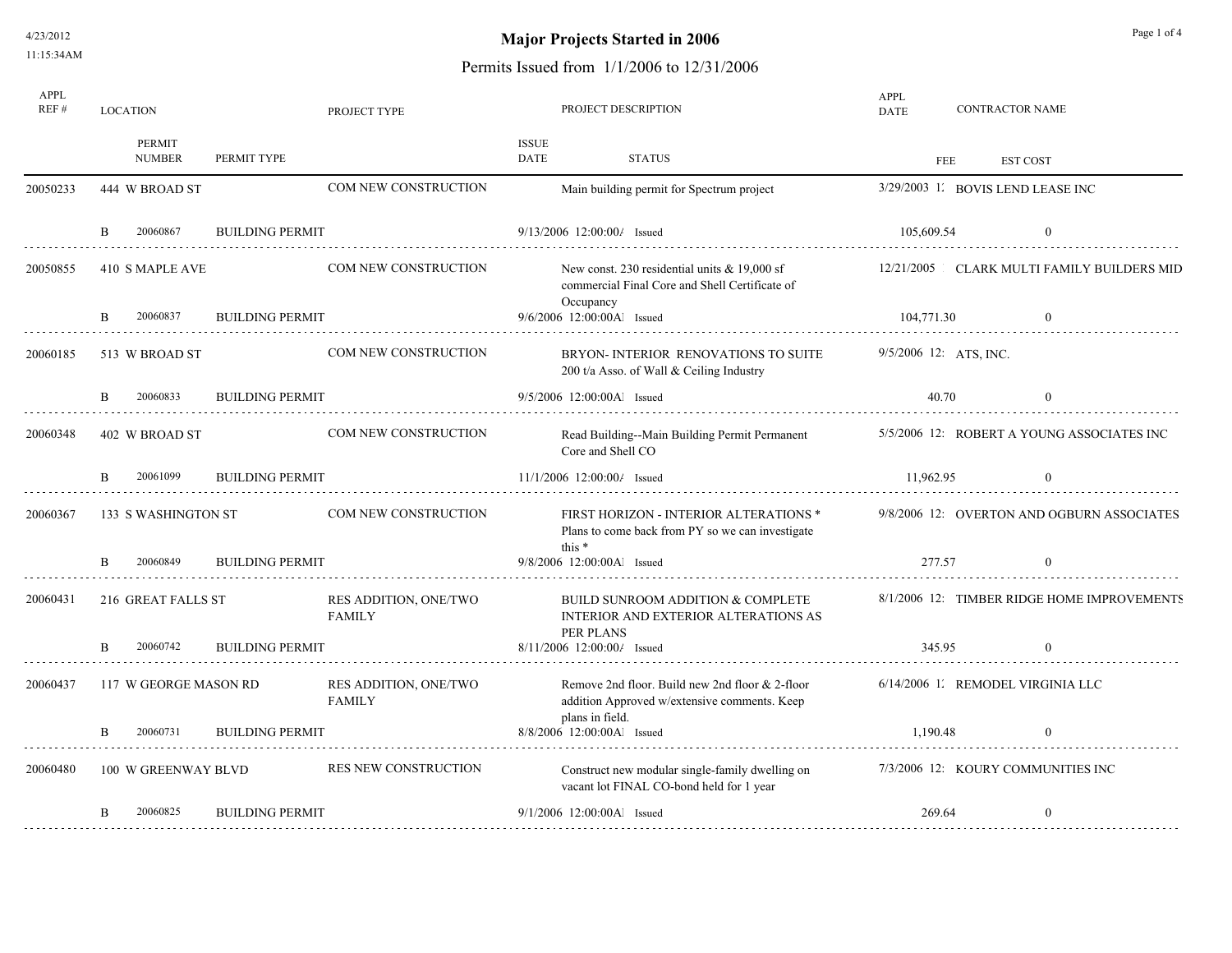4/23/2012 11:15:34AM

# **Major Projects Started in 2006** Page 2 of 4

| APPL<br>REF# | <b>LOCATION</b>          |                        | PROJECT TYPE                           |                      | PROJECT DESCRIPTION                                                                                | APPL<br><b>DATE</b> |          | <b>CONTRACTOR NAME</b>                        |
|--------------|--------------------------|------------------------|----------------------------------------|----------------------|----------------------------------------------------------------------------------------------------|---------------------|----------|-----------------------------------------------|
|              | PERMIT<br><b>NUMBER</b>  | PERMIT TYPE            |                                        | <b>ISSUE</b><br>DATE | <b>STATUS</b>                                                                                      |                     | FEE      | <b>EST COST</b>                               |
| 20060482     | 204 TYSON DR             |                        | RES ADDITION, ONE/TWO<br><b>FAMILY</b> |                      | Addition of 1st $\&$ 2nd floors; interior renovations                                              |                     |          | 7/3/2006 12: MODERNE HOME BUILDERS INC        |
|              | 20060910<br>B.           | <b>BUILDING PERMIT</b> |                                        |                      | 9/21/2006 12:00:00/ Issued                                                                         |                     | 541.27   | $\Omega$                                      |
| 20060500     | 330 LITTLE FALLS ST      |                        | RES ADDITION, ONE/TWO<br><b>FAMILY</b> |                      | Addition to the back of the house Approved with<br>notes on tabbed sheets on plans                 |                     |          | 8/2/2006 12 HAN, ZHEN                         |
|              | 20060745                 | <b>BUILDING PERMIT</b> |                                        |                      | 8/14/2006 12:00:00/ Issued                                                                         |                     | 666.67   | 35,000<br>.                                   |
| 20060509     | 105 S CHERRY ST          |                        | RES ADDITION, ONE/TWO<br><b>FAMILY</b> |                      | Addition, renovation and 2nd floor loft                                                            |                     |          | 7/12/2006 1. WARD'S REMODELING, INC.          |
|              | 20061195                 | <b>BUILDING PERMIT</b> |                                        |                      | 11/22/2006 12:00:00 Issued                                                                         |                     | 2.398.94 | 285,100                                       |
| 20060515     | 114 W GEORGE MASON RD    |                        | RES ADDITION, ONE/TWO<br><b>FAMILY</b> |                      | THREE-STORY ADDITION                                                                               |                     |          | 7/24/2006 1. ENTERPRISE CONTRACTING SERVICE   |
|              | 20060741<br><sub>B</sub> | <b>BUILDING PERMIT</b> |                                        |                      | 8/11/2006 12:00:00/ Issued                                                                         |                     | 797.62   | $\theta$                                      |
| 20060519     | 1113 LINCOLN AVE         |                        | RES NEW CONSTRUCTION                   |                      | Construct new SFD. Revised 8/31/06 to add 396 sf<br>garage Temporary CO for 90 days for E&S issues |                     |          | $7/19/2006$ 1. MU DESIGN & BUILD INC          |
|              | 20060808                 | <b>BUILDING PERMIT</b> |                                        |                      | 8/24/2006 12:00:00/ Issued                                                                         |                     | 1.552.38 | $\Omega$                                      |
| 20060526     | 412 S WEST ST            |                        | RES ADDITION, ONE/TWO<br><b>FAMILY</b> |                      | Two additions off existing house; remodel kitchen;<br>new bath                                     |                     |          | 7/20/2006 1. THOUGHTFUL DEVELOPMENT LLC       |
|              | 20060993                 | <b>BUILDING PERMIT</b> |                                        |                      | 10/10/2006 12:00:00 Issued                                                                         |                     | 341.47   | $\theta$                                      |
| 20060711     | 1111 JACKSON CT          |                        | RES ADDITION, ONE/TWO<br><b>FAMILY</b> |                      | CONSTRUCT ADDITIONN ON REAR TO<br>INCLUDE KITCHEN, MBD/BTH Arborist notes:                         |                     |          | 7/27/2006 1. THOMAS J. SCHROEDER              |
|              | 20060809                 | <b>BUILDING PERMIT</b> |                                        |                      | 10.5' ROW-<br>$8/25/2006$ 12:00:00/ Issued                                                         |                     | 376.48   |                                               |
| 20060733     | 217 FOREST DR            |                        | <b>RES DEMOLITION</b>                  |                      | Demolish Existing SFD                                                                              |                     |          | 8/7/2006 12: TYSONS SERVICE CORPORATION OF V. |
|              | 20060992                 | <b>DEMOLITION</b>      |                                        |                      | 10/10/2006 12:00:00 Issued                                                                         |                     | 40.70    |                                               |
| 20060750     | 215 FOREST DR            |                        | RES NEW CONSTRUCTION                   |                      | New single-family dwelling w/detached one-car<br>garage                                            |                     |          | 8/10/2006 1. THOUGHTFUL DEVELOPMENT LLC       |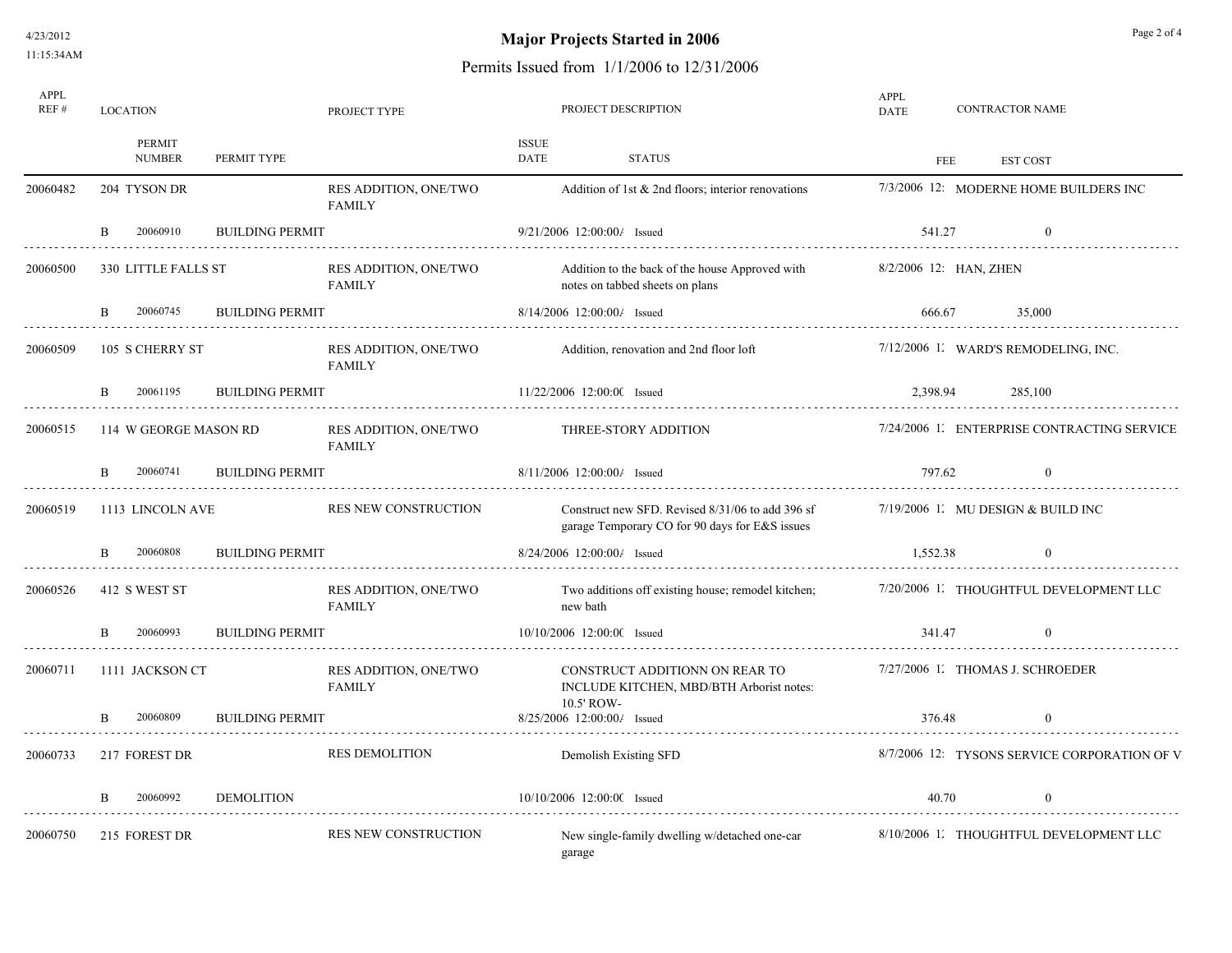# **Major Projects Started in 2006** Page 3 of 4

| APPL<br>REF#  | LOCATION<br>PROJECT TYPE |                          |                        |                                        | PROJECT DESCRIPTION |                                |                                                        |                           | APPL<br><b>CONTRACTOR NAME</b><br><b>DATE</b> |                                       |  |  |  |
|---------------|--------------------------|--------------------------|------------------------|----------------------------------------|---------------------|--------------------------------|--------------------------------------------------------|---------------------------|-----------------------------------------------|---------------------------------------|--|--|--|
|               |                          | PERMIT<br><b>NUMBER</b>  | PERMIT TYPE            |                                        | ISSUE<br>DATE       |                                | STATUS                                                 |                           | FEE                                           | EST COST                              |  |  |  |
| .             | B.                       | 20060991                 | <b>BUILDING PERMIT</b> |                                        |                     | 10/10/2006 12:00:00 Issued     |                                                        | 2,113.75                  |                                               | $\theta$                              |  |  |  |
| 20060778      |                          | 502 W BROAD ST           |                        | <b>COM ADDITION</b>                    |                     | <b>VESTIBULE</b>               | EXTERIOR ENTRANCE DECORATIVE                           |                           |                                               | 8/17/2006 L HOANG-KUO, LYLY           |  |  |  |
|               | <sub>B</sub>             | 20060900                 | <b>BUILDING PERMIT</b> |                                        |                     | 9/19/2006 12:00:00/ Issued     |                                                        | 107.86                    |                                               | $\theta$                              |  |  |  |
| 20060791      |                          | 119 S OAK ST             |                        | RES ADDITION, ONE/TWO<br><b>FAMILY</b> |                     |                                | Two-story addition with unfinished basement            |                           |                                               | 8/17/2006 1. WINDSOR DESIGN-BUILD INC |  |  |  |
| .             | B.                       | 20061064                 | <b>BUILDING PERMIT</b> |                                        |                     | 10/24/2006 12:00:00 Issued     |                                                        | 483.07                    |                                               | $\theta$                              |  |  |  |
| 20060816      |                          | 431 PARK AVE             |                        | <b>COM NEW CONSTRUCTION</b>            |                     | Spectrum                       | Construct new 4-story office building as part of       |                           |                                               | 8/30/2006 1. BOVIS LEND LEASE INC     |  |  |  |
| .             | B.                       | 20060866                 | <b>BUILDING PERMIT</b> |                                        |                     | $9/13/2006$ 12:00:00/ Issued   |                                                        | 5,097.88                  |                                               | $\theta$                              |  |  |  |
| 20060818      |                          | 433 PARK AVE             |                        | <b>COM NEW CONSTRUCTION</b>            |                     | Spectrum                       | Construct new 4-story office building as part of       |                           |                                               | 8/30/2006 1. BOVIS LEND LEASE INC     |  |  |  |
| .             | B.                       | 20060865                 | <b>BUILDING PERMIT</b> |                                        |                     | 9/13/2006 12:00:00/ Issued     |                                                        | 5,829.09                  |                                               | $\theta$                              |  |  |  |
| 20060832      |                          | 1003 ELLISON ST          |                        | <b>RES DEMOLITION</b>                  |                     | <b>DEMO HOUSE</b>              |                                                        |                           |                                               | 7/28/2006 1. NOVUS CONSTRUCTION       |  |  |  |
|               | $\mathbf{B}$             | 20061198                 | <b>DEMOLITION</b>      |                                        |                     | 11/22/2006 12:00:00 Issued     |                                                        |                           | 40.70                                         | $\theta$                              |  |  |  |
| 20060833      |                          | 1003 ELLISON ST          |                        | RES NEW CONST POST-DEMO                |                     |                                | BUILDING NEW SINGLE FAMILY HOME                        |                           |                                               | 9/6/2006 12: NOVUS CONSTRUCTION       |  |  |  |
|               | B.                       | 20061231                 | <b>BUILDING PERMIT</b> |                                        |                     | $12/6/2006$ $12:00:00/$ Issued |                                                        | 2.335.18                  |                                               | 250,000                               |  |  |  |
| .<br>20060898 |                          | 901 HILLWOOD AVE         |                        | RES ADDITION, ONE/TWO<br><b>FAMILY</b> |                     | <b>OF HOUSE</b>                | ADDING SECOND FLOOR/REMODEL INSIDE                     | $9/26/2006$ 1. ALBA, JUAN |                                               |                                       |  |  |  |
|               | B.                       | 20061188                 | <b>BUILDING PERMIT</b> |                                        |                     | 11/21/2006 12:00:00 Issued     |                                                        | 621.16                    |                                               | $\Omega$                              |  |  |  |
| 20060927      |                          | <b>603 DORCHESTER RD</b> |                        | RES ADDITION, ONE/TWO<br><b>FAMILY</b> |                     |                                | 13 x 17 foot addition on garage, 1 fixture, 4 switches | 10/5/2006 1. KIM SUNG DON |                                               |                                       |  |  |  |
|               | B.                       | 20061043                 | <b>BUILDING PERMIT</b> |                                        |                     | 10/20/2006 12:00:00 Issued     |                                                        | 191.70                    |                                               | $\overline{0}$                        |  |  |  |
|               |                          |                          |                        |                                        |                     |                                |                                                        |                           |                                               |                                       |  |  |  |